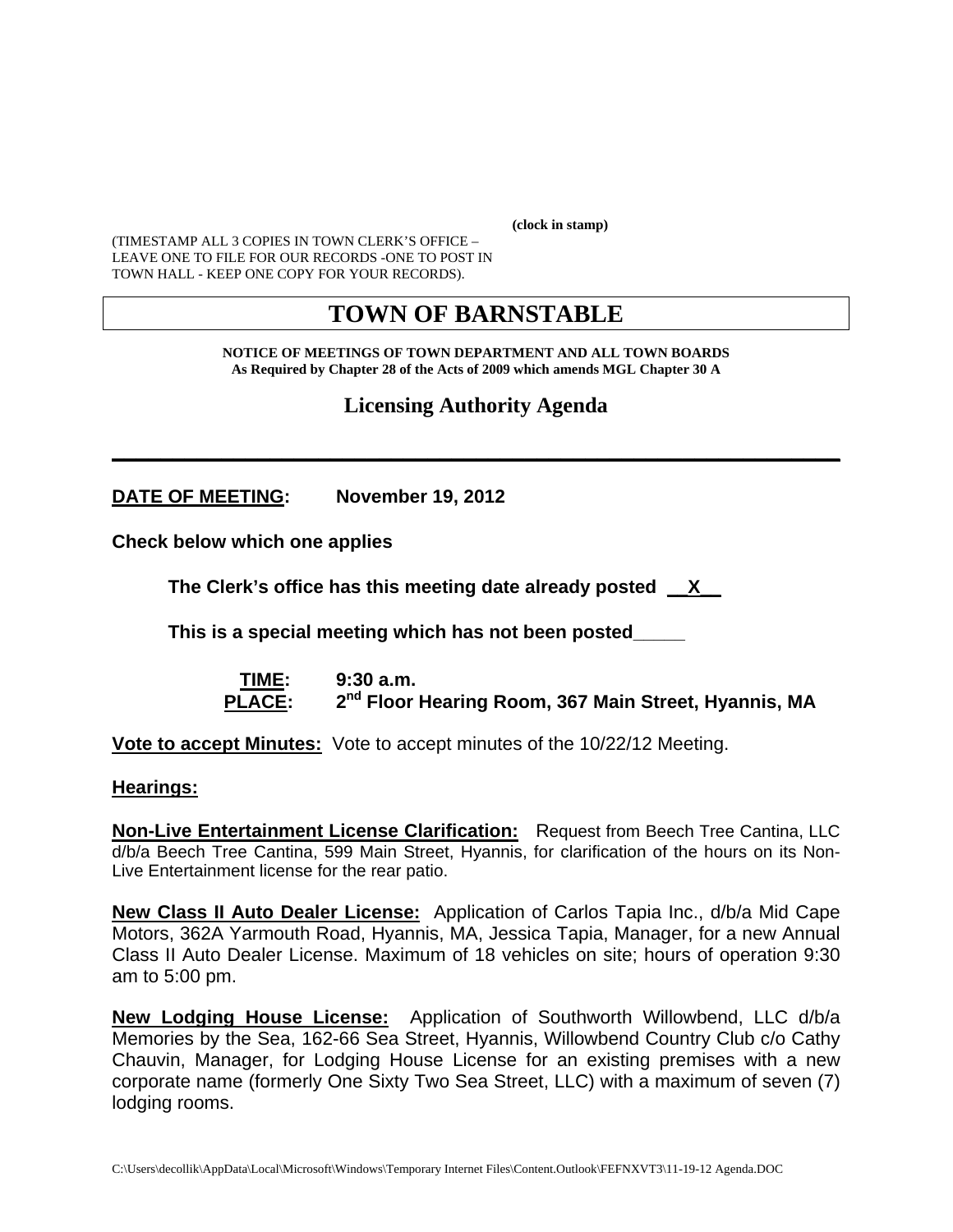**New Annual All Alcohol Common Victualler License, Daily Live Entertainment, Non-Live Entertainment and Karaoke Licenses:** Application of Savannah, LLC, dba T. Murphy's Sports Bar & Grill, 769 Iyannough Road, Unit N101C, Hyannis for a New Annual All Alcohol Common Victualler License, Gary F. Roy, Manager, as follows: Description: Main entrance/exit into Mall & to outside. Bar Area Seating: 15 stools; 5 two person tables, 4 four person booths. Total bar seats 35 plus 15 standees. Main dining area: 11 tables, 4 booths seating 80. Total seating 115. Twelve employees. Mens/Ladies' lav off bar area and in kitchen. Office space, 2 utility closets for storage. Dance floor/entertainment area 100 sq. ft., and for a Daily Live Entertainment License, amplified, for up to 2 entertainers, patron dancing, from 11 am to 12:45 am, a Daily Non-Live Entertainment License for recorded music and 12 T.V.'s from 9 pm to 12:45 am and Karaoke from 11 am to 12:45 am. Hours of operation are from 9 am to 1 am.

**Change of Manager:** Application of Outback Steakhouse of Florida, LLC d/b/a Hyannis Outback Steakhouse, 1070 Iyannough Road, Hyannis, for a Change of Manager from Jennifer Roderick to Michael Collins.

#### **Renewals:**

# **The following renewals have been submitted without any changes from the previous year for Licensing Authority approval.**

#### **Auto Dealer Class I:**

BMW of Cape Cod, 25 Falmouth Road, Hyannis Volvo of Cape Cod, 25 Falmouth Road, Hyannis Hyannis Honda, 830-880 West Main Street, Hyannis Hyannis Honda Body Shop, 1364 Phinney's Lane, Barnstable Buick GMC Cadillac of Cape Cod, 600 Yarmouth Road, Hyannis Cycle Services, JD Signs, 100 Ridgewood Avenue, Hyannis Hyannis Marina, 1 Willow Street, Hyannis Everett H. Corson, Inc., 1019 Iyannough Road, Hyannis Land Rover Cape Cod, 100 Barnstable Road, Hyannis

#### **Auto Dealer Class II:**

Club 44 Acquisition Services, 1740 Old Stage Road, W. Barnstable AB Auto Sales, 415A Barnstable Road, Hyannis Cape Cod Cars and Trucks, 319 Barnstable Road, Hyannis Image Motors, 491 Iyannough Road, Hyannis Hyannis Honda Annex, 405 West Main Street, Hyannis Trans-Atlantic Motors, 49 Bearse Road, Hyannis Prime Pre-Owned Center, 95 Falmouth Road, Hyannis Cape Cod Auto Connection, 152 Ridgewood Avenue, Hyannis Robert J. Trapp, Inc.,123B Falmouth Road, Hyannis Nantucket Auto Sales, 89 Bassett Lane, Hyannis MBM Auto Sales, 115 Iyannough Road, Hyannis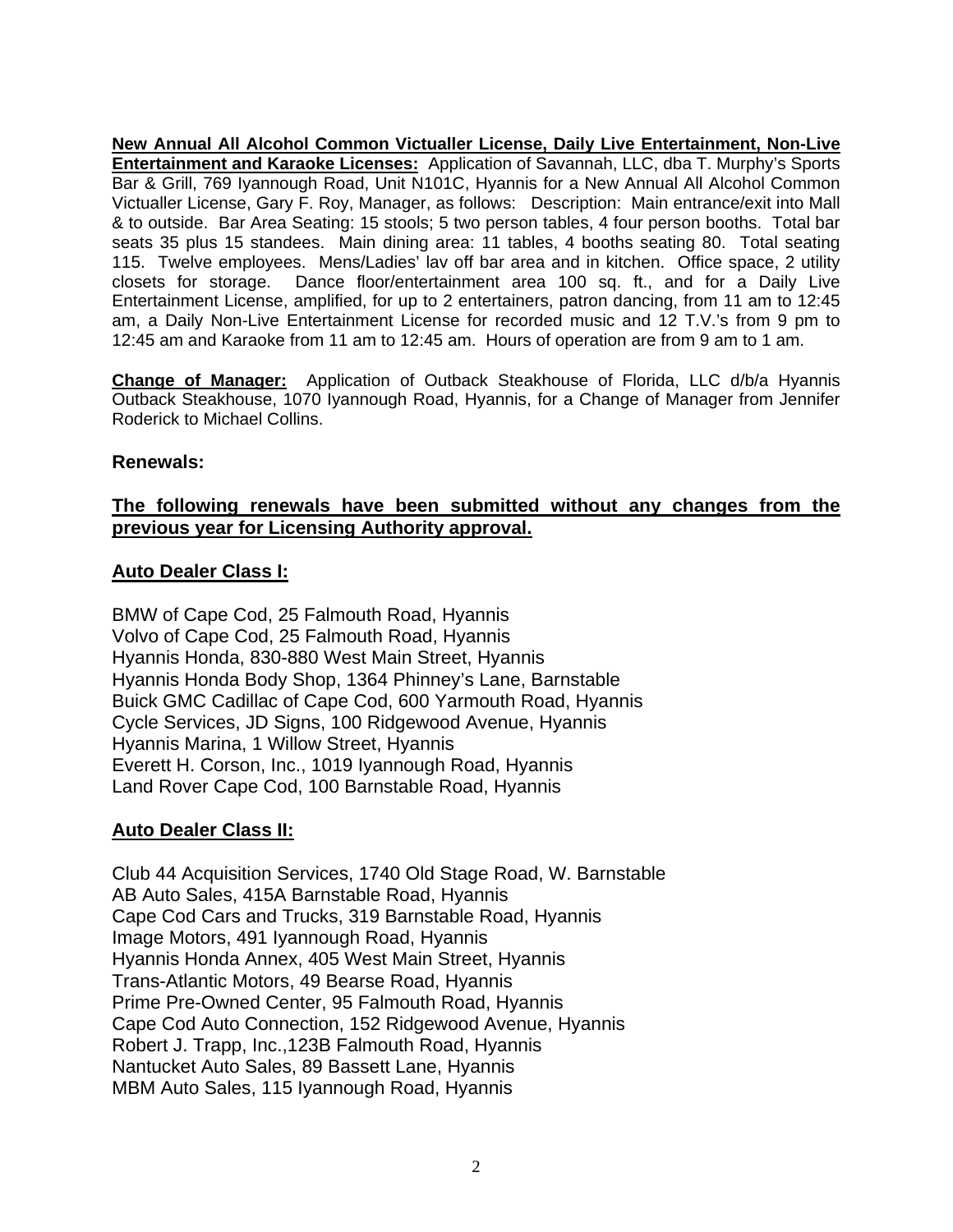Barnstable Motors Wholesale, 669 Yarmouth Road, Hyannis Joe's Auto Sales, 744 Bearse's Way, Hyannis Huhtanen's Auto Sales, 972 East Main Street, West Barnstable Ziggy's Auto Sales, 832 Bearse's Way, Hyannis

# **Cinema/Theatre:**

Cape Cod Mall Stadium 12, 793 Iyannough Road, Hyannis

# **Common Victualler:**

Honey Dew Donuts, 313 Iyannough Road, Hyannis Osterville Fish Too, 275 Millway, Barnstable BJ's Wholesale Club, 420 Attuck's Lane, Hyannis Great House of Zou, 1600 Falmouth Road, Centerville Friendly's, 1090 Iyannough Road, Hyannis Cooke's Seafood, 1120 Iyannough Road, Hyannis Marylou's Coffee, 1481 Iyannough Road, Hyannis The Centerville Pie Company, 1671 Falmouth Road, Centerville Panera Bread, 790 Iyannough Road, Hyannis - needs cert of good standing The Casual Gourmet, 31 Richardson Road, Centerville The Casual Gourmet Express, CC Hospital, 27 Park St., Hyannis The Casual Gourmet Express, CC Mall, 769 Iyannough Rd., Hyannis Scudder Family Cafe, 141 Bassett Lane, Hyannis International House of Pancakes, Rte 132, Hyannis KFC/Taco Bell, 314 Barnstable Road, Hyannis Burger King #664, 184 North Street, Hyannis Burger King #4486, 2145 Iyannough Road, West Barnstable Burger King #17712, 793 Iyannough Road, Hyannis Willow Tree Market, 15 Charles Street, Hyannis

# **Lodging House:**

Bursley Manor, 651 Main Street, West Barnstable Sea Beach Inn, 388 Sea Street, Hyannis Friends of Prisoners, 84 Bearses Way, Hyannis Old Hundred House, 1211 Craigville Beach Road, Centerville Centerplate, 300 Sea Street, Hyannis Lamb & Lion, 2504 Route 6A, Barnstable Hostelling International – Hyannis, 111 Ocean Street, Hyannis Bass River Properties – 80 Yarmouth Road, Hyannis Bass River Properties – 156 Main Street, Hyannis Bass River Properties – 164 Main Street, Hyannis Bass River Properties – 18 Quaker Road, Hyannis Fernbrook Inn, 481 Main Street, Centerville Honeysuckle Hill, 591 Main Street, West Barnstable